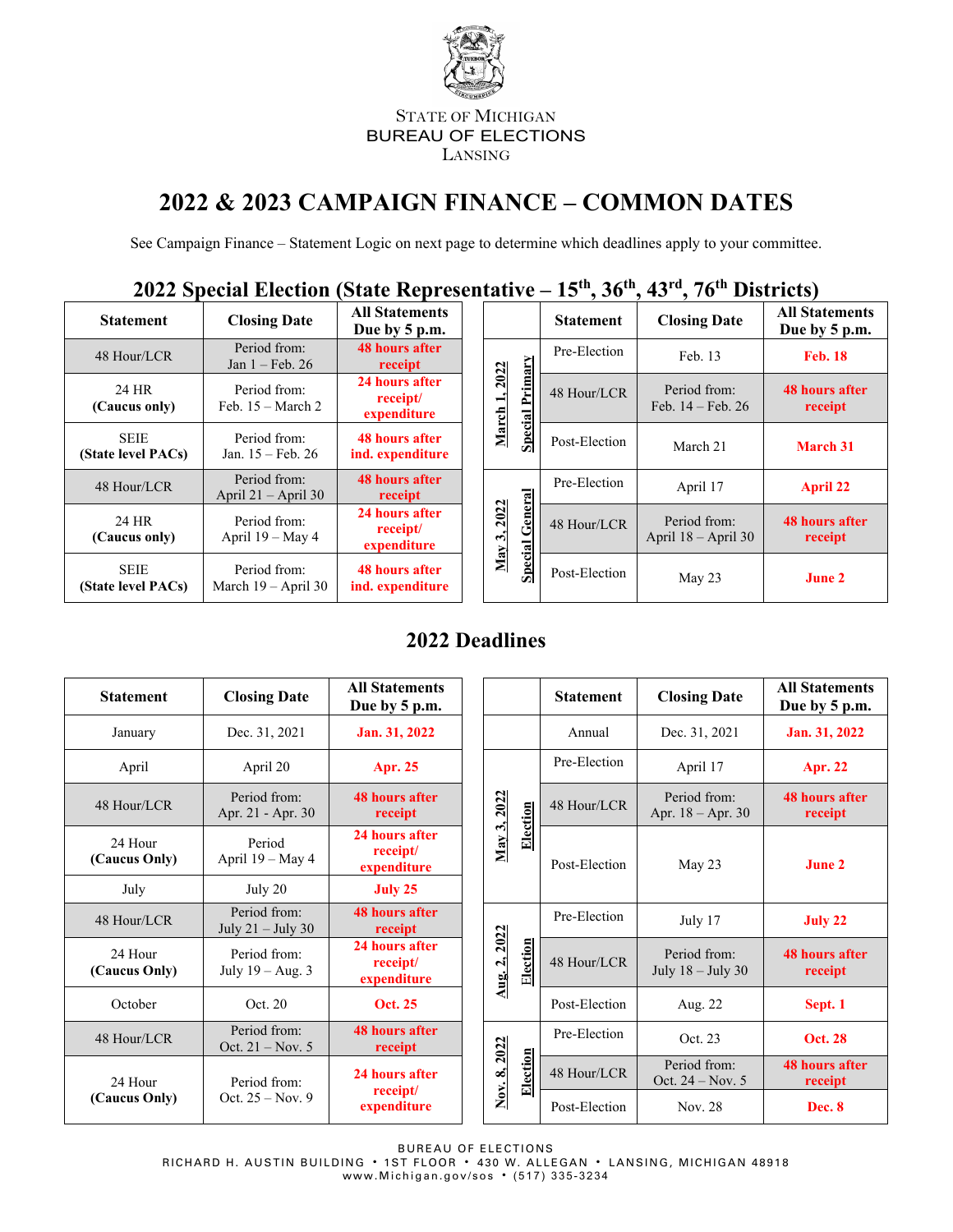| <b>Statement</b>         | <b>Closing Date</b>                | <b>All Statements</b><br>Due by 5 p.m.    |                          |          | <b>Statement</b> | <b>Closing Date</b>                | <b>All Statements</b><br>Due by 5 p.m. |
|--------------------------|------------------------------------|-------------------------------------------|--------------------------|----------|------------------|------------------------------------|----------------------------------------|
| January                  | Dec. 31, 2022                      | Jan. 31, 2023                             |                          |          | Annual           | Dec. 31, 2022                      | Jan. 31, 2023                          |
| April                    | Apr. 20                            | Apr. 25                                   |                          |          | Pre-Election     | Apr. 16                            | <b>Apr. 21</b>                         |
| 48 Hour/LCR              | Period from:<br>Apr. $21 -$ Apr 29 | <b>48 hours after</b><br>receipt          | 2023                     |          | 48 Hour/LCR      | Period from:<br>Apr. 17 – Apr. 29  | <b>48 hours after</b><br>receipt       |
| 24 Hour<br>(Caucus Only) | Period<br>April 18 - May 3         | 24 hours after<br>receipt/<br>expenditure | $\mathbf{r}$<br>May      | Election | Post-Election    | May 22                             | June 1                                 |
| July                     | July 20                            | July 25                                   |                          |          |                  |                                    |                                        |
| 48 Hour/LCR              | Period from:<br>July $21 - Aug. 5$ | <b>48 hours after</b><br>receipt          |                          |          | Pre-Election     | July 23                            | July 28                                |
| 24 HR<br>(Caucus only)   | Period from:<br>July $25 - Aug. 9$ | 24 hours after<br>receipt/<br>expenditure | 2023<br>∞<br><u>Aug.</u> | Election | 48 Hour/LCR      | Period from:<br>July $24 - Aug\ 5$ | <b>48 hours after</b><br>receipt       |
| October                  | Oct. 20                            | <b>Oct. 25</b>                            |                          |          | Post-Election    | Aug. 28                            | Sept. 7                                |
| 48 Hour/LCR              | Period from:<br>Oct. $21 - Nov. 4$ | <b>48 hours after</b><br>receipt          | 2023                     |          | Pre-Election     | Oct. 22                            | <b>Oct. 27</b>                         |
| 24 HR                    | Period from:                       | 24 hours after<br>receipt/                | Γ.                       | Election | 48 Hour/LCR      | Period from:<br>Oct. $23 - Nov. 4$ | <b>48 hours after</b><br>receipt       |
| (Caucus only)            | Oct. $24 - Nov. 8$                 | expenditure                               | Nοv.                     |          | Post-Election    | Nov. 27                            | <b>Dec. 7</b>                          |

**NOTE: If your committee participates in a primary, a political party convention or an election not listed here, contact your filing official for applicable filing dates. Not all filing obligations may be listed here; for a complete schedule visit our [website.](https://mertsplus.com/mertsuserguide/index.php?n=MANUALS.GeneralInformation)**

# **CAMPAIGN FINANCE – STATEMENT LOGIC**

|                                        | Required                                        | Required                            |
|----------------------------------------|-------------------------------------------------|-------------------------------------|
| <b>Committee Type</b>                  | <b>Campaign Statements</b>                      | <b>Immediate Disclosure Reports</b> |
|                                        |                                                 | See more in Appendix G.             |
| <b>Candidate Committees</b>            | $\bullet$ Annual CS*;                           | • 48 Hour/Late Contribution Reports |
| • State                                | • Pre and Post-Election Campaign Statements     | $(LCR)**$ following a Pre-Election  |
| $\bullet$ Local                        | (CS) for each election where the candidate is   | <b>CS</b>                           |
|                                        | running for elective office; and                |                                     |
|                                        | • July and October CS in years that there is no |                                     |
|                                        | election for the candidate.                     |                                     |
| <b>Ballot Question Committees</b>      | $\bullet$ Annual CS*;                           | • 48 Hour/Late Contribution Reports |
| (BOC)                                  | • Pre and Post-Election CS for each election in | $(LCR)**$ following a Pre-Election  |
| • State                                | which expenditures are made;                    | <b>CS</b>                           |
| $\bullet$ Local                        | • April, July and October CS (April, July, and  |                                     |
|                                        | October are waived if the overlapping Pre       |                                     |
|                                        | and Post-Election CS are filed; October CS      |                                     |
|                                        | are not owed in even years); and                |                                     |
|                                        | • Petition Proposal Statements (owed by state   |                                     |
|                                        | level filers only).                             |                                     |
| <b>PACs</b> (including IEC/Super PACs) | • January, April, July and October CS.          | • 48 Hour/Late Contribution Reports |
| and Caucus Committees)                 |                                                 | (LCR)** following a Quarterly CS    |
| • State                                |                                                 | • Special Election Independent      |
|                                        |                                                 | Expenditure Reports (SEIER)***      |
|                                        |                                                 | • 24 Hour Reports (caucus comm.     |
|                                        |                                                 | only)****                           |
| <b>Political Party Committees</b>      | • Annual CS*; and                               | • 48 Hour/Late Contribution Reports |
| $\bullet$ State                        | • Pre and/or Post-Election CS for each election | $(LCR)**$ following a Pre-Election  |
|                                        | in which expenditures are made.                 | <b>CS</b>                           |
| <b>PACs</b> (including IEC/Super PACs) |                                                 |                                     |